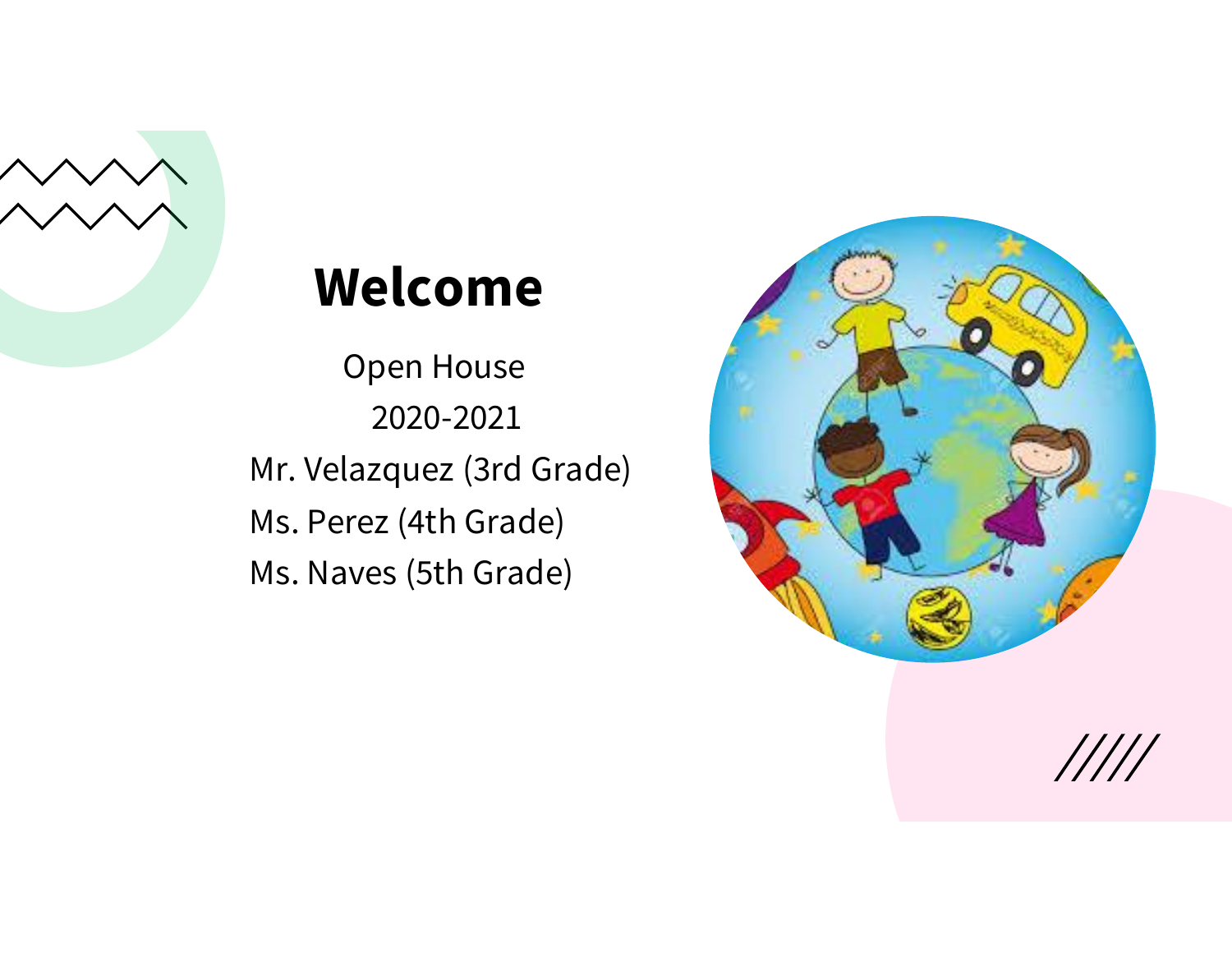## Our Rules



- All students should have their cameras on, microphones muted.
- Click **Raise your Hand** button to speak.
- Do not interrupt when someone else is speaking.
- Do not say or type something in a chat that you could not say at school.
- **School Code of Conduct will be implemented.**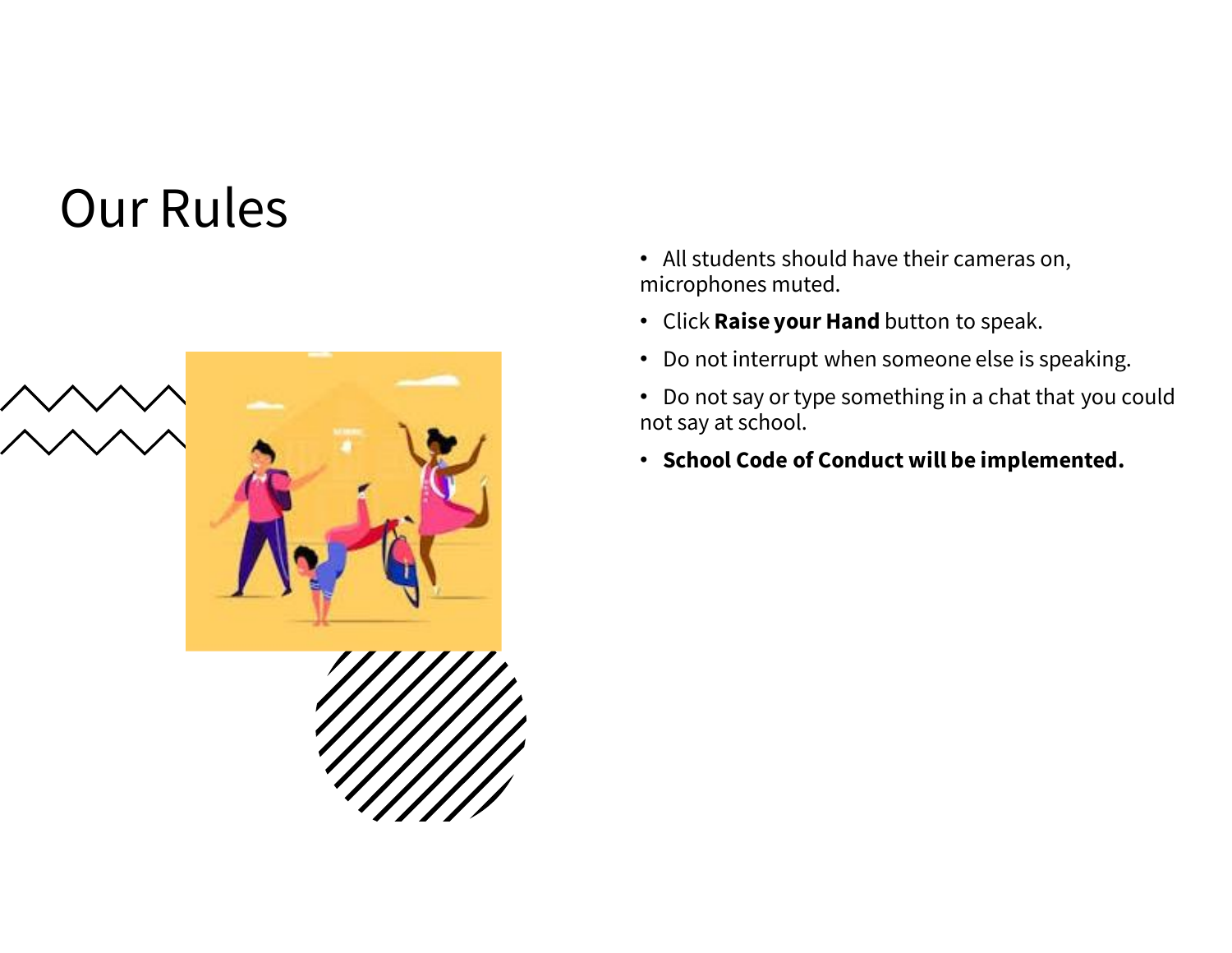## **Learning** Expectations

- Look at the chart above of the computer rules.
- Read carefully and be sure to follow these expectations daily.
- Keep your laptop in a clean and neat area. Away from food and drink.
- Login to Zoom five minutes before class time.
- Make sure your device is charged before the school day begins.
- Make sure your daily supplies are readily at hand.
- Journals, Pencils, Books
- Only visit the websites your teacher has shown you.
- Be sure to log off your computer properly each evening.



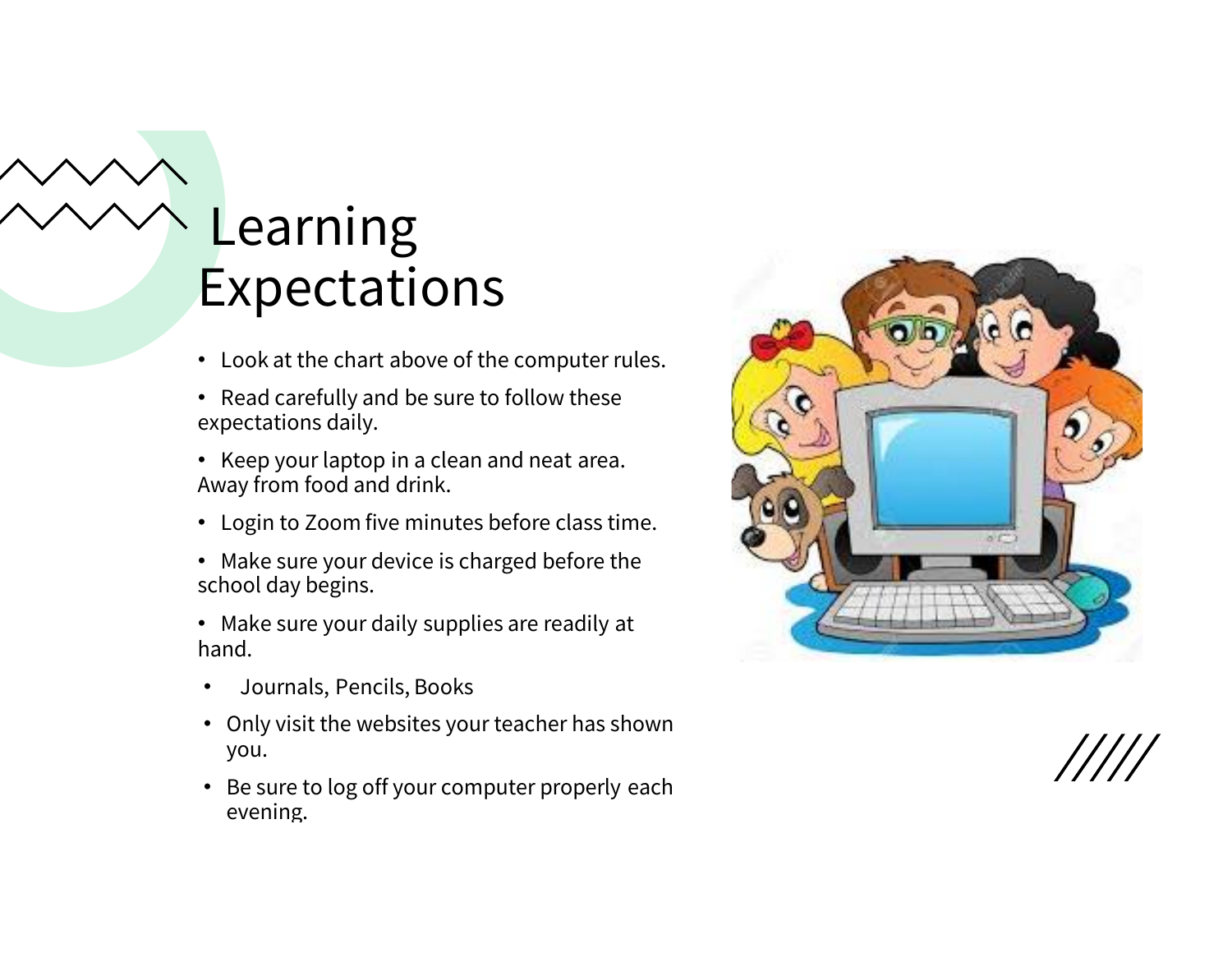# Communication



### **Remind App (Requirement)**

• **Download the Remind App**

### **Remind Codes**

#### **Ms. Perez**

- **Send a text to 81010@84977ca (3rd Grade)**
- **Send a text to 81010@ff6er2 (4th Grade)**
- **Send a text to 81010@76b2bf (5th Grade)**

#### **Ms. Naves**

- **Send a text to 81010@d3ch49 (3rd Grade)**
- **Send a text to 81010@f6b2hb (4th Grade)**
- **Send a text to 81010@48ah3bf (5th Grade) Mr. Velazquez**
- **Send a text to 81010@ea2h27d (4th Grade)**
- **Send a text to 81010@f9d973 (5th Grade)**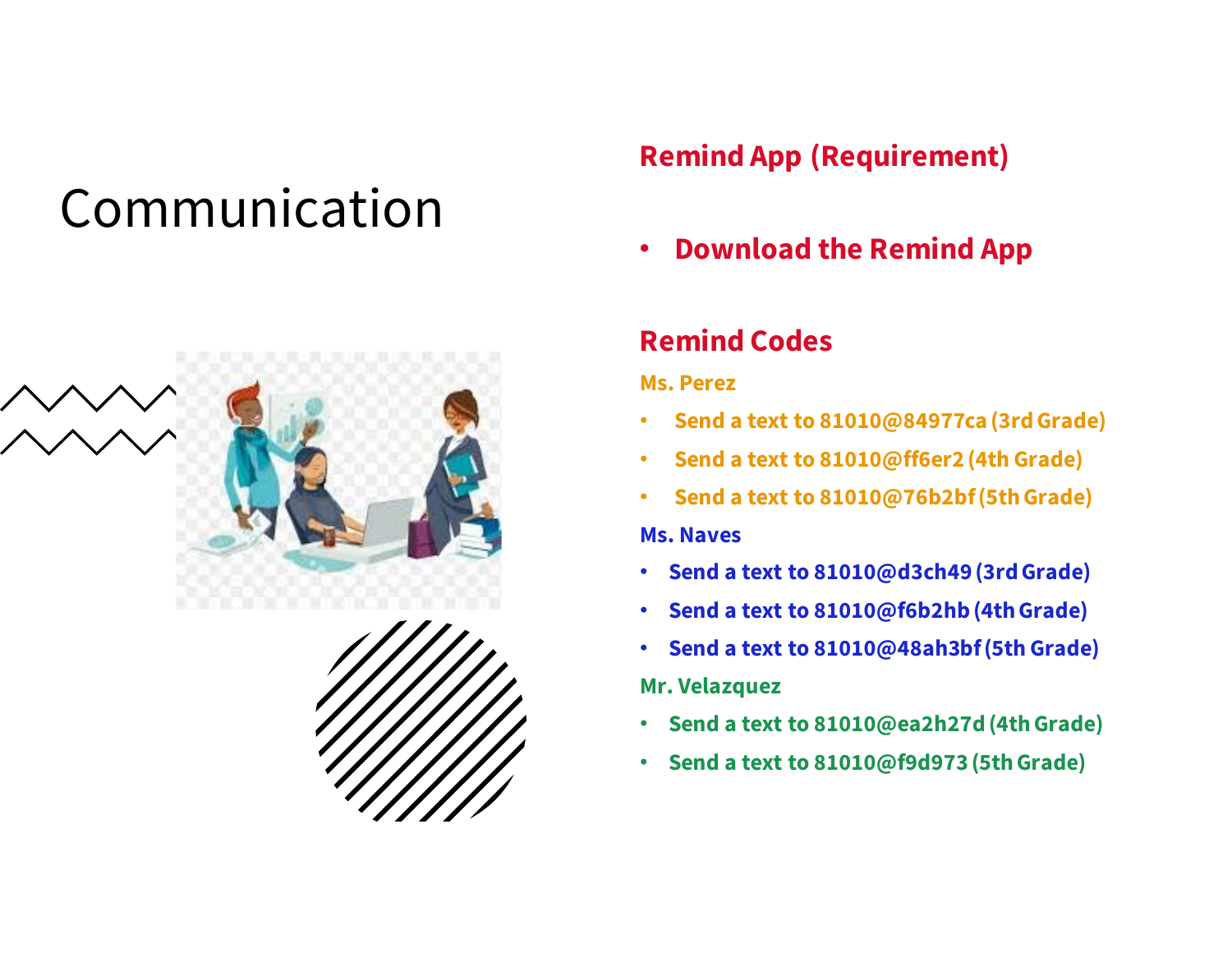

# Homework Club

We will continue to offer the program for students that are here and virtually.

#### **Required**

• Student should complete all classwork and homework for the day.

#### **Suggestions**

• Teachers will be giving you websites to complete assignments.

Payments

May be accepted via:

- Apple Pay
- Zelle
- Cash for students present in class

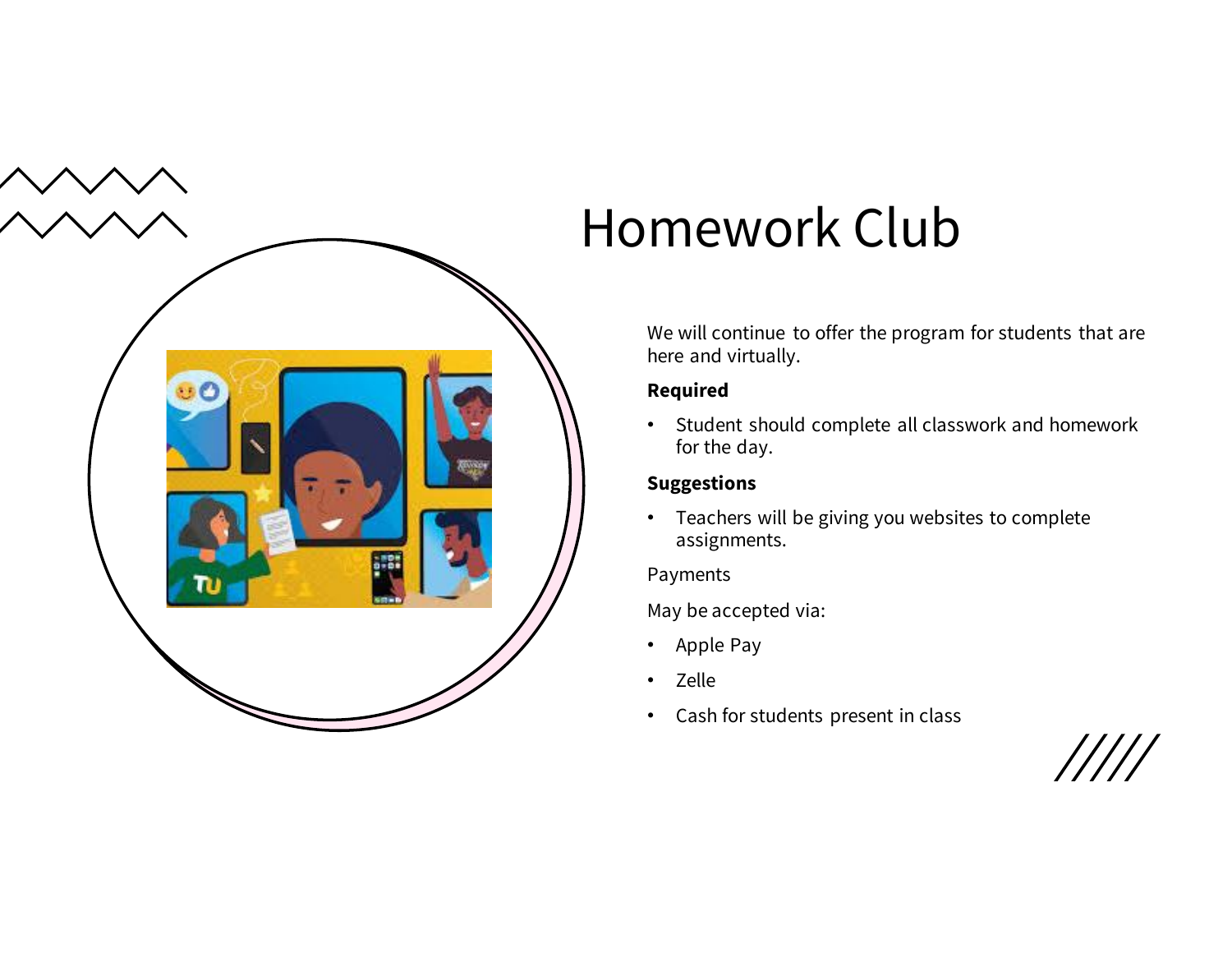## Student Supply List



**Please go into the school website to obtain the necessary supplies for this school year.**

**Make sure to pick up school books, materials on one of the Materials Pick Up Day.**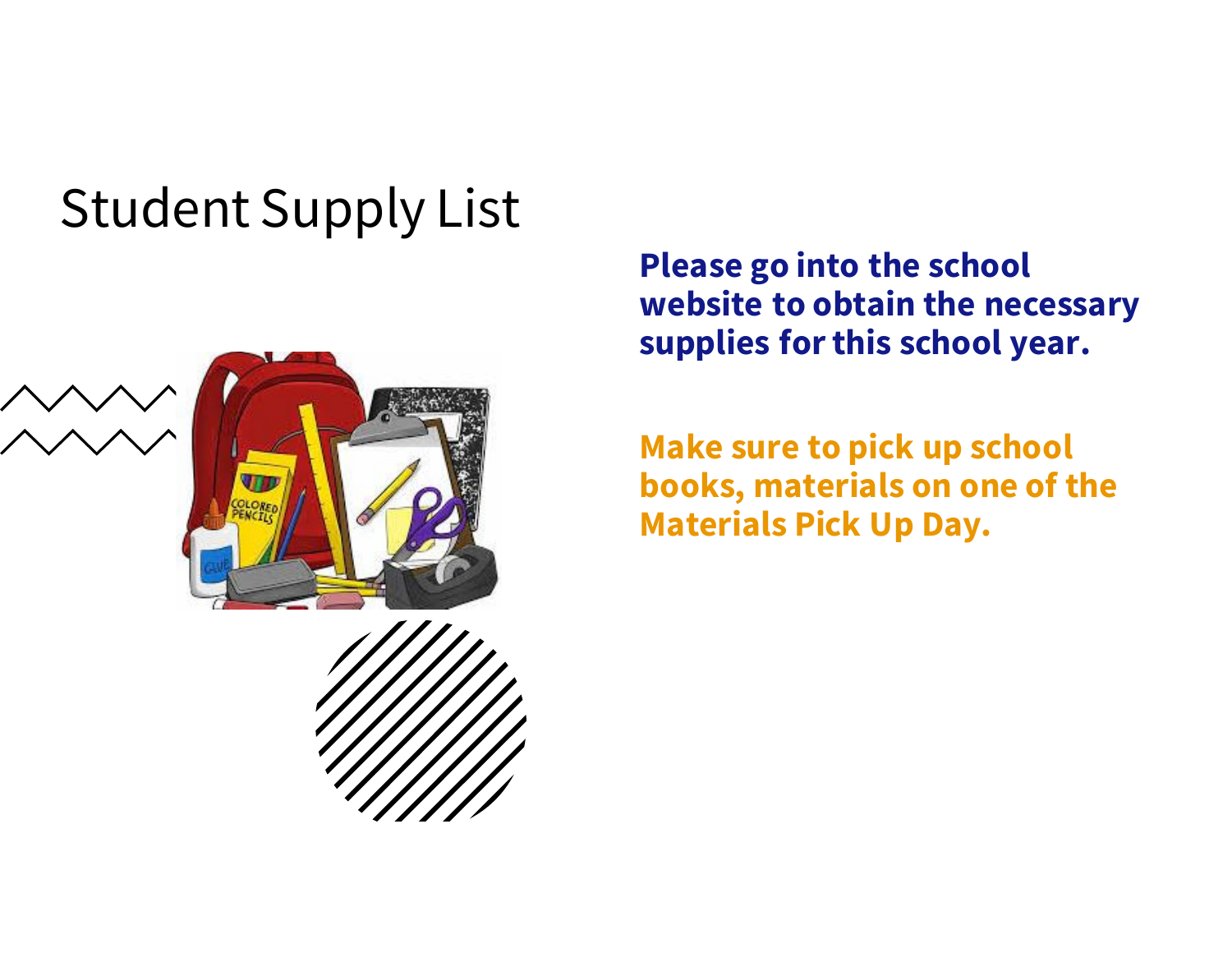# Attendance & Dismissal

• Students will be marked as being **PRESENT**by:

Joining the live Team meetings.

- Students that do not connect to the live Team meetings, will be marked as **absent**.
- Please call the office if you are going to be absent.
- **Early release 3pm on Fridays.**
- Individual Parent meeting will be between 3:15pm-4:00pm on **Fridays.**



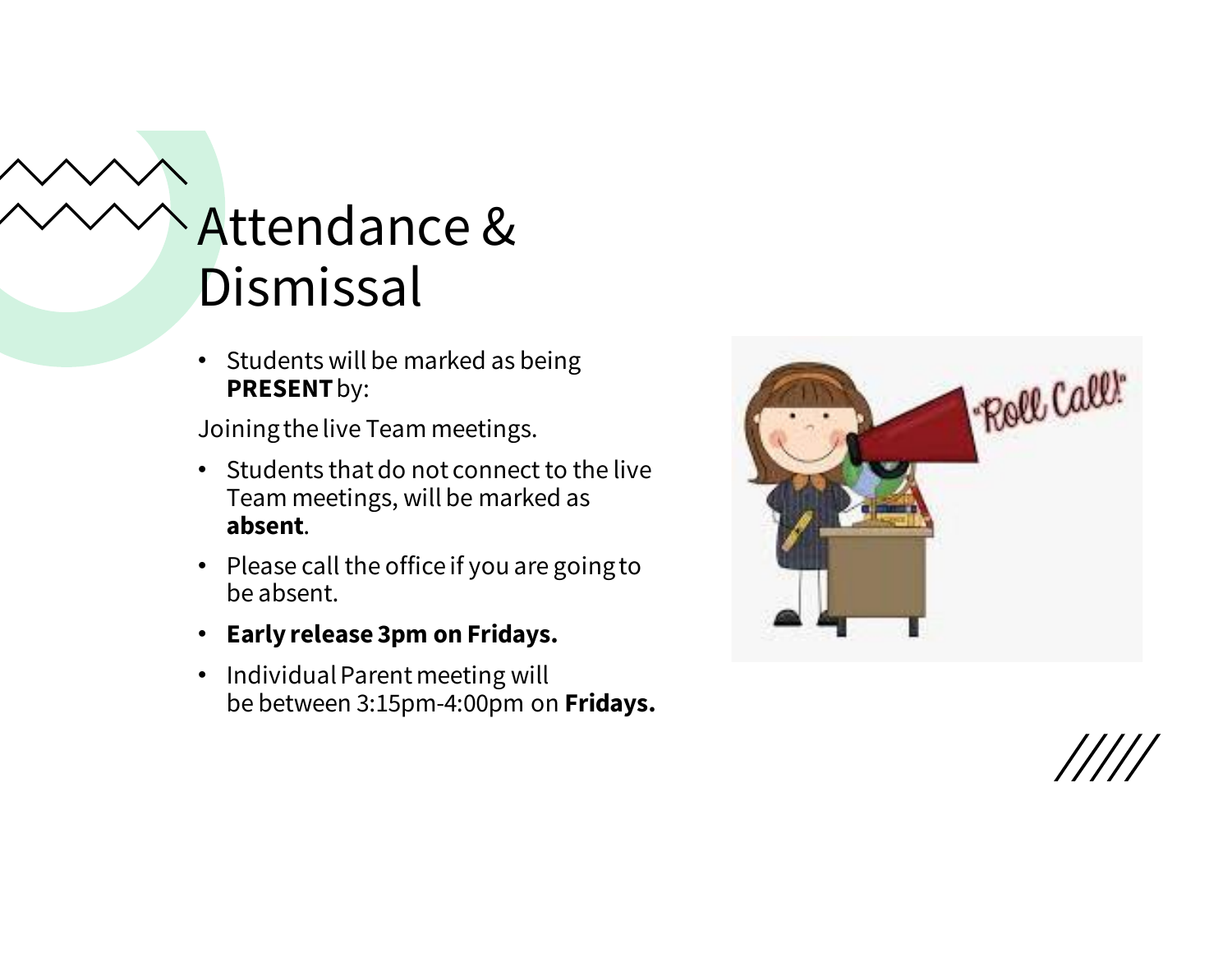

### Emails

Mr. Velazquez avelazquez@olocps.com

Ms. Perez kperez@olocps.com

Ms. Naves bnaves@olocps.com

 $\frac{1}{1}$